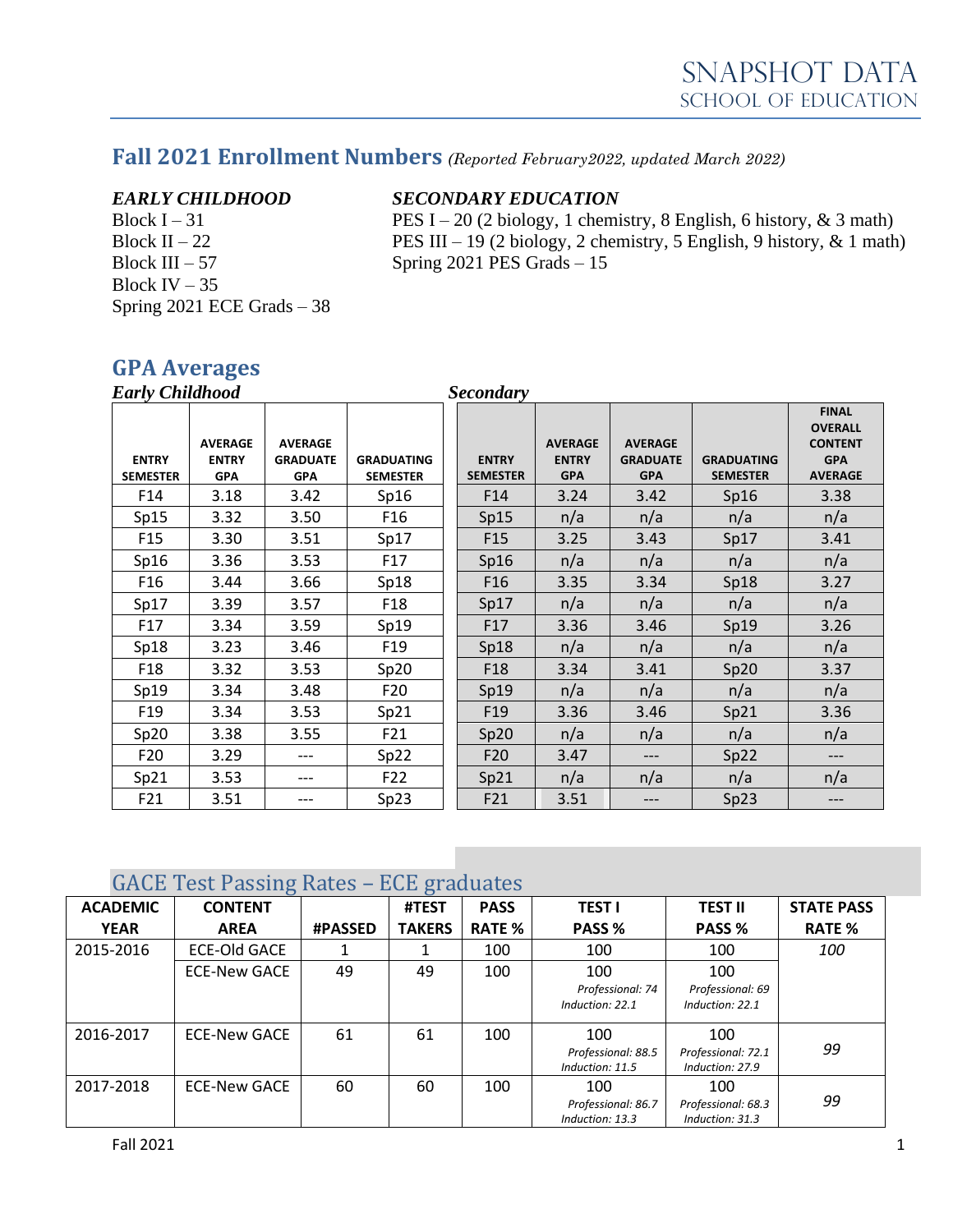| 2018-2019 | ECE-New GACE | 87 | 88 | 98.8 | 98.8               | 98.8               |            |
|-----------|--------------|----|----|------|--------------------|--------------------|------------|
|           |              |    |    |      | Professional: 76.1 | Professional: 69.3 | <i>100</i> |
|           |              |    |    |      | Induction: 22.7    | Induction: 29.5    |            |
| 2019-2020 | ECE-New GACE | 97 | 98 | 99   | 100                | 99                 |            |
|           |              |    |    |      | Professional: 80.6 | Professional: 72.4 | <i>100</i> |
|           |              |    |    |      | Induction: 19.4    | Induction: 26.5    |            |
| 2020-2021 | ECE-New GACE | 58 | 58 | 100  | 100                | 100                |            |
|           |              |    |    |      | Professional: 72.4 | Professional: 65.5 | <i>100</i> |
|           |              |    |    |      | Induction: 27.6    | Induction: 34.5    |            |

*Old & new GACE minimum passing score: 220 New GACE only:* ➢*Induction level: Scores of 220-249* ➢*Professional level: Score of 250+*

## **GACE Test Passing Rates - Secondary graduates**

*GACE test passing rates for secondary education students are not disaggregated to protect the anonymity of individual test takers.*

#### **GACE – Students Earning Professional Level at Graduation**

*(Passing both Test I & II at professional level)*

| Spring 2021                                |         |  |  |  |  |
|--------------------------------------------|---------|--|--|--|--|
| ECE                                        | PES*    |  |  |  |  |
| 26 of 38                                   | 9 of 15 |  |  |  |  |
| 68.4%                                      | 60%     |  |  |  |  |
| *All content areas combined for anonymity. |         |  |  |  |  |

**Certification** *(Submitted for certification after meeting all requirements.)*

| $A/Y$ 2016-2017 |      | A/Y 2017-2018 | A/Y 2018-2019 |            | $A/Y$ 2019-2020 |            |       | A/Y 2020-2021 |       |
|-----------------|------|---------------|---------------|------------|-----------------|------------|-------|---------------|-------|
| <b>ECE</b>      | 100% | <b>ECE</b>    | 94%           | <b>ECE</b> | 98.8%           | <b>ECE</b> | 95.7% | ECE $n=57$    | 98.3% |
| n=61            |      | n=61          |               | n=84       |                 | $n=94$     |       |               |       |
| <b>PES</b>      | 87%  | <b>PES</b>    | 89%           | <b>PES</b> | 90%             | <b>PES</b> | 95.7  | PES $n=15$    | 100%  |
| $n=15$          |      | $n=18$        |               | $n = 18$   |                 | $n=19$     |       |               |       |

#### **Reported Job Placement Rates**

| <b>Graduation</b><br><b>Term</b> | <b>Early Childhood</b><br><b>Education Grads</b><br>(ECE) Placement Rate | <b>Secondary Grads</b><br>(PES) Placement<br>Rate | <b>Updated</b><br>(since last report) |
|----------------------------------|--------------------------------------------------------------------------|---------------------------------------------------|---------------------------------------|
| Fall 2014                        | 89%                                                                      | n/a                                               |                                       |
| Spring 2015                      | 87%                                                                      | 94%                                               |                                       |
| Fall 2015                        | 91%                                                                      | n/a                                               |                                       |
| Spring 2016                      | 93%                                                                      | 92%                                               |                                       |
| Fall 2016                        | 96%                                                                      | n/a                                               |                                       |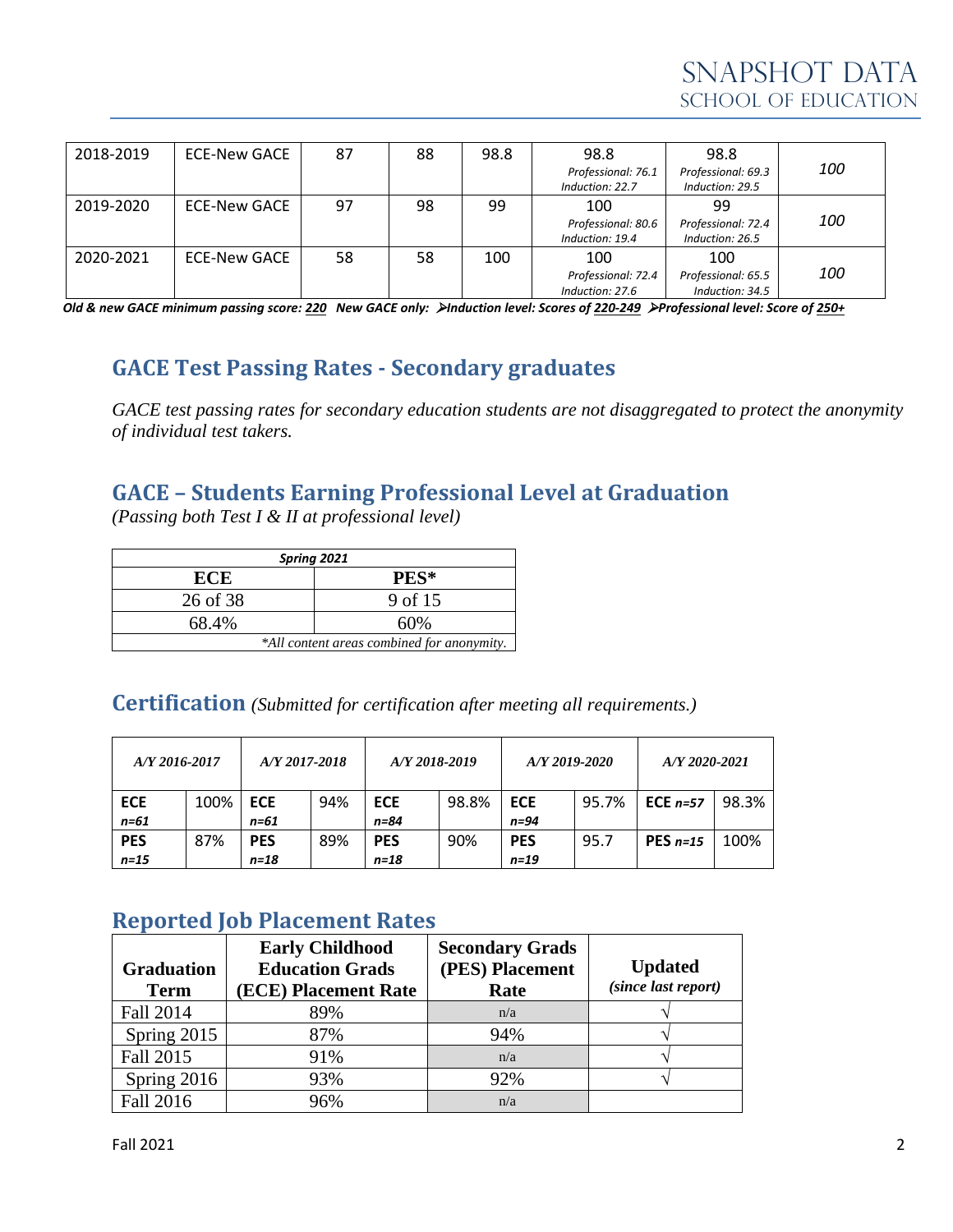| Spring 2017      | 97%     | 93%     |  |
|------------------|---------|---------|--|
| <b>Fall 2017</b> | 100%    | n/a     |  |
| Spring 2018      | 97%     | 94%     |  |
| <b>Fall 2018</b> | 85%     | n/a     |  |
| Spring 2019      | 83%     | 91%     |  |
| <b>Fall 2019</b> | 81%     | n/a     |  |
| Spring 2020      | 86%     | 94%     |  |
| <b>Fall 2020</b> | $21\%*$ | n/a     |  |
| Spring 2021      | 71%     | $7\% *$ |  |
| Fall 2021        | $3%*$   | n/a     |  |

\* Only self-report available.

## **Survey of Induction Teachers Results**

*2021 data for 2020 graduates will be available for fall reporting from the GaPSC.*

**4= Strongly Agree 3= Agree 2= Disagree 1= Strongly Disagree**

- 2020 (2019 Graduates)  $n=14$ 
	- o Individual inductee overall averages ranged from 1.38 to 3.89
	- o Area where inductee teachers feel **least** confident:
		- Engage learners in monitoring their own progress *(avg. 2.62)*
	- o Area where the inductee teachers feel **most** confident:
		- Understand how individual differences and diverse cultures impact student learning and classroom environments and use that information to design and deliver instruction *(avg. 3.43)*

#### **Survey of Employers of Induction Teachers Results**

*2021 data for 2020 graduates will be available for fall reporting from the GaPSC.*

#### **4= Strongly Agree 3= Agree 2= Disagree 1= Strongly Disagree**

- 2020 (2019 Graduates) *n=41 employers*
	- o Individual inductee employer overall averages ranged from 1.15 to 4.00
	- o Area employers feel **least** confident with inductee teachers' abilities:
		- Plans and delivers differentiated instruction using a wide range of evidence-based instructional strategies, resources, and technological tools to meet the diverse learning needs of: Gifted Students *(avg. 3.03).*
	- o Area employers feel **most** confident with inductee teachers' abilities:
		- Understands, upholds, and follows professional ethics, policies, and legal codes of conduct *avg. 3.75)*

# **Early Childhood Education (ECE) Graduate Completers' Survey Results Spring 2021**

**39 of 39 respondents**

• **90%** responded positively (strongly agree/agree) to the **Content and Curriculum** survey statements.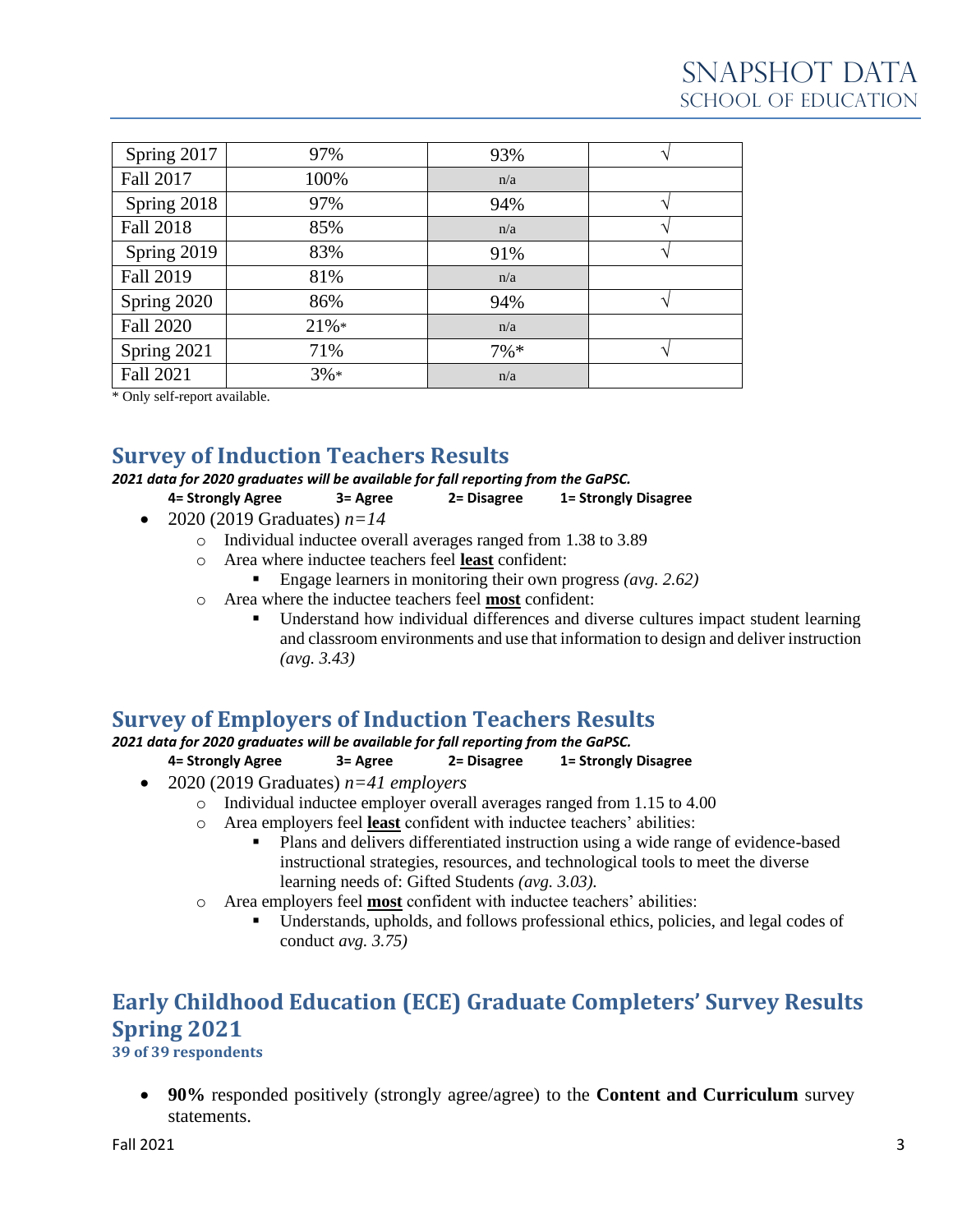- ➢ *Graduates were most confident in :*
	- $\checkmark$  their plans to stay current in their field(s) of expertise as an engaged learner (93%)
	- ✓ *their plans to relate their field to other areas of the school and to everyday life (93%)*
- ➢ *Graduates were least confident* ➢*in their ability to interpret and construct school, district, and programmatic curricula that reflect state and national content area standards (84%)*
	- ❖ *2% decrease from Fall 2020 (92%)*
	- ❖ *8% decrease from Spring 2020 (98%)*
- **90%** responded positively (strongly agree/agree) to the **Knowledge of Students, Teaching and Learning** survey statements.
	- ➢ *Graduates were most confident in:* ✓*feeling prepared to demonstrate an understanding of how students develop and learn (93%)* ✓*that their field placement helped them gain the expertise in knowledge of students, teaching, and learning (93%)*
	- ➢ *Graduates were least confident in*
		- ➢ *their ability to work with students identified as needing special education services (82%)*
		- ❖ *3% increase from Fall 2020 (87%)*
		- ❖ *8% decrease from Spring 2020 (98%)*
- **92%** responded positively (strongly agree/agree) to the **Learning Environments** survey statements.
	- ➢ *Graduates were most confident in all markers but one in this category (all 92%):*
		- ✓ *in being able to manage time, space, activities, technology, and other resources to provide active and equitable engagement of diverse students and adults in productive tasks*
		- ✓ *in their ability to implement effective classroom management strategies in all school spaces*
		- ✓ *in their knowledge about human motivation and behavior to develop strategies for organizing and supporting learning*
		- ✓ *in their ability to use knowledge of students' unique cultures, experiences, and communities to sustain culturally responsive classrooms and schools*
		- ✓ *that their field placement helped them gain the expertise in learning environments*
	- ➢ *Graduates were least confident*
		- ➢ *in their ability to create learning environments that focus on engaging all students in learning, collaboratively and individually (93%)*
		- ❖ *3% increase from Fall 2020 (82%)*
		- ❖ *6% decrease from Spring 2020 (98%)*
- **90%** responded positively (strongly agree/agree) to the **Classroom, Program, and School-wide Assessment** survey statements.
	- ➢ *Graduates were most confident in*
		- ✓ *their ability to choose, develop, and use assessment methods appropriate for instructional programmatic decisions (93%)*
	- ➢ *Graduates were less confident*
		- ➢ *in their ability to use assessment data to communicate knowledgeably and responsibly to students, parents, community, and school personnel (87%)*
		- ❖ *6% decrease from Fall 2020 (96%)*
		- ❖ *8% decrease from Spring 2020 (98%)*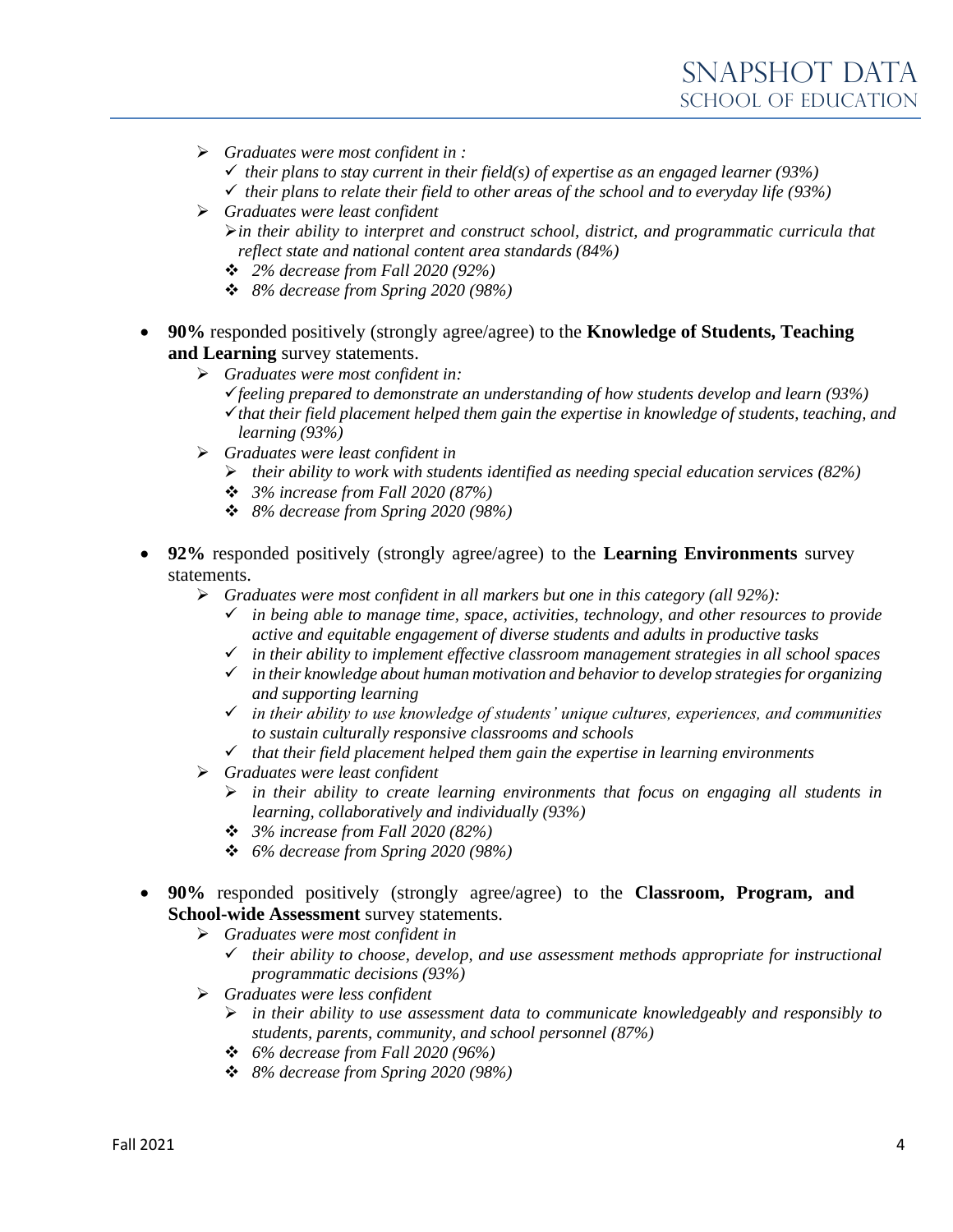- **92%** responded positively (strongly agree/agree) to the **Planning and Instruction** survey statements.
	- ➢ *Graduates were most confident in:*
		- ✓ *in their ability to plan and carry out instruction and programs based on knowledge of state and district performance standards, curriculum, students, learning environments, and assessment data (93%)*
		- ✓ *their plans to keep up with and use methods consistent with current theory, research, and practice (93%)*
	- o *Graduates were less confident in*
		- ➢ *reflecting on their practice and making necessary adjustments to enhance learning (92%)*
		- ➢ *integrating technology and other multimedia resources appropriately to maximize student learning opportunities for all students (92%)*
		- ➢ *their field placement helped them gain the expertise in planning and instruction (92%)*
		- ❖ *2% decrease from Fall 2020 (94%)*
		- ❖ *8% decrease from Spring 2020 (100%)*
- **90%** responded positively (strongly agree/agree) to the **Professionalism** survey statements.
	- ➢ *Graduates were most confident in:*
		- ✓ *being able to work collaboratively with colleagues and other professionals (93%)*
		- ✓ *being able to communicate respect and concern for all students (93%)*
		- ✓ *being prepared to follow established codes of conduct, including school and district policies (93%)*
	- o *Graduates were less confident in*
		- ➢ *in their understanding and belief they can implement laws related to rights and responsibilities of students, educators, and families (82%)*
		- ❖ *1% decrease from Fall 2020 (91%)*
		- ❖ *9% decrease from Spring 2020 (99%)*

*It is noted that 61% of ECE graduates for Spring 2021 obtained the ESOL endorsement (down 24% from Fall 2020 and up 12% froms Spring 2020).*

#### **Secondary (PES) Education Graduate Completers' Survey Results Spring 2021 17 of 17 respondents**

- **98%** responded positively (strongly agree/agree) to the **Content and Curriculum** survey statements.
	- ➢ *Graduates were most confident in*
		- ✓ *being prepared to understand and use content and pedagogical knowledge that is appropriate for diverse learners (100%)*
		- ✓ *their ability to interpret and construct school, district, and programmatic curricula that reflect state and national content area standards(100%)*
		- $\checkmark$  their plans to stay current in their field(s) of expertise as an engaged learner (100%)
		- ✓ *their field placement helped them gain the expertise in content and curriculum (100%).*
	- ➢ *Graduates were least confident*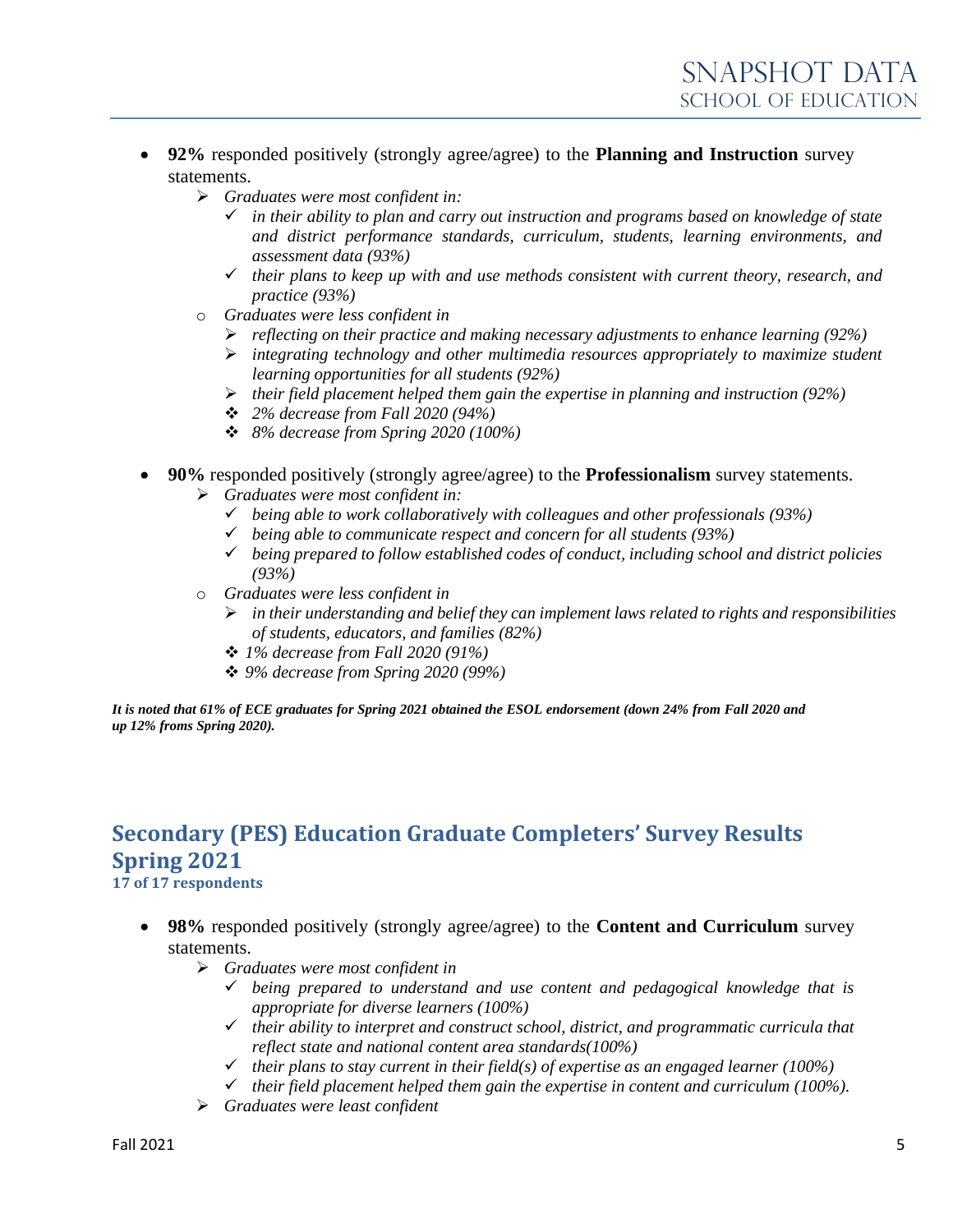- ➢ *being prepared to demonstrate broad, current, and specialized knowledge in their field(s) (94%)*
- ➢ *their plans to relate their field to other areas of the school and to everyday life (94%)*
- ❖ *2.3% increase from Spring 2020 (95.7%)*
- **98%** responded positively (strongly agree/agree) to the **Knowledge of Students, Teaching and Learning** survey statements.
	- ➢ *Graduates were most confident in all but one marker in this category (all 100%). Those markers included:*
		- ✓ *in their plans to hold high expectations for all believing that everyone can learn at high levels*
		- ✓ *feeling prepared to demonstrate an understanding of how students develop and learn*
		- ✓ *in their ability to effectively communicate with students from diverse cultural backgrounds*
		- ✓ *in their plans to use the best professional practices to meet the needs of diverse learners*
		- ✓ *in their understanding of how factors in environment inside and outside of school may influence students' lives and learning*
		- ✓ *in their plans to establish respectful and productive relations with families and communities to support student learning*
		- ✓ *that their field placement helped them gain the expertise in knowledge of students, teaching, and learning*
		- ➢ *in their ability to work with students identified as needing special education services (82%)*
	- ❖ *3% increase from Spring 2020 (95%)*
- **98%** responded positively (strongly agree/agree) to the **Learning Environments** survey statements.
	- ➢ *Graduates were most confident in*
		- ✓ *in being able to manage time, space, activities, technology, and other resources to provide active and equitable engagement of diverse students and adults in productive tasks (100%)*
		- ✓ *in their knowledge about human motivation and behavior to develop strategies for organizing and supporting learning (100%)*
		- ✓ *in their ability to use knowledge of students' unique cultures, experiences, and communities to sustain culturally responsive classrooms and schools (100%)*
	- ➢ *Graduates were least confident in*
		- ➢ *that their field placement helped them gain the expertise in learning environments (94%).*
	- ❖ *4.3% increase from Spring 2020 (93.7%)*
- **97%** responded positively (strongly agree/agree) to the **Classroom, Program, and School-wide Assessment** survey statements.
	- ➢ *Graduates were most confident*
		- ✓ *in their plans to use resources including available technology to keep accurate and upto-date records (100%)*
		- ✓ *in their ability to use assessment data to communicate knowledgeably and responsibly to students, parents, community, and school personnel (100%)*
	- ➢ *Graduates were least confident*
		- ➢ *in their ability to choose, develop, and use assessment methods appropriate for instructional programmatic decisions (94%)*